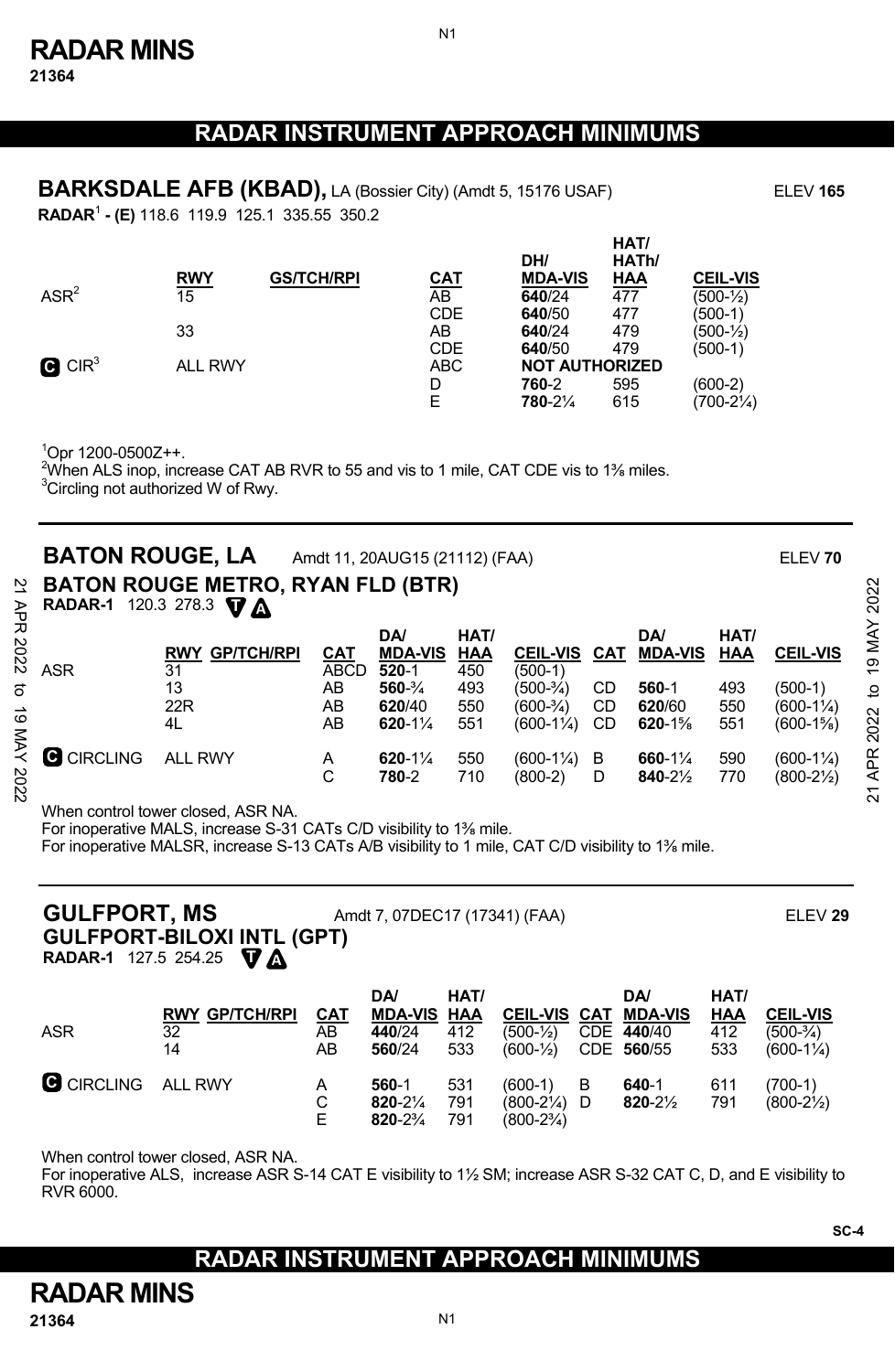N2

|               | <b>JACKSON, MS</b><br><b>JACKSON-MEDGAR WILEY EVERS INTL (JAN)</b><br>RADAR-1 123.9 317.7 VA                                                                                                                                                                                                                                                                                                                                                                                                                                                                                                                |                                                          |                              |                                       | Amdt 12A, 22APR21 (21112) (FAA)                                                                     |                                                       |                                                                                                                         |                    |                                                                                                         |                                                       | <b>ELEV 346</b>                                                                        |
|---------------|-------------------------------------------------------------------------------------------------------------------------------------------------------------------------------------------------------------------------------------------------------------------------------------------------------------------------------------------------------------------------------------------------------------------------------------------------------------------------------------------------------------------------------------------------------------------------------------------------------------|----------------------------------------------------------|------------------------------|---------------------------------------|-----------------------------------------------------------------------------------------------------|-------------------------------------------------------|-------------------------------------------------------------------------------------------------------------------------|--------------------|---------------------------------------------------------------------------------------------------------|-------------------------------------------------------|----------------------------------------------------------------------------------------|
|               | <b>ASR</b><br><b>C</b> CIRCLING                                                                                                                                                                                                                                                                                                                                                                                                                                                                                                                                                                             | <b>RWY</b><br>16L<br>16R<br>34L<br>34R<br><b>ALL RWY</b> | <b>GP/TCH/RPI</b>            | CAT<br>AB<br>AB<br>AB<br>AB<br>A<br>C | <b>DA</b><br><b>MDA-VIS</b><br>740/24<br>740-1<br>820/40<br>840/55<br>880-1<br>$900 - 1\frac{1}{2}$ | HAT/<br>HAA<br>428<br>420<br>491<br>494<br>534<br>554 | <b>CEIL-VIS</b><br>$(400-1/2)$<br>$(400-1)$<br>$(500-3/4)$<br>$(500-1\frac{1}{4})$<br>$(600-1)$<br>$(600-1\frac{1}{2})$ | В<br>D             | DA/<br><b>CAT MDA-VIS</b><br>CDE 740/40<br>CDE 740-1%<br>CDE 820/50<br>CDE 840-1%<br>$900 - 1$<br>960-2 | HAT/<br>HAA<br>428<br>420<br>491<br>494<br>554<br>614 | <b>CEIL-VIS</b><br>$(400-3/4)$<br>$(400-1\%)$<br>$(500-1)$<br>$(500-1\%)$<br>$(600-1)$ |
|               |                                                                                                                                                                                                                                                                                                                                                                                                                                                                                                                                                                                                             |                                                          |                              | E                                     | 1040-21/ <sub>2</sub> 694                                                                           |                                                       | $(700-2\frac{1}{2})$                                                                                                    |                    |                                                                                                         |                                                       | $(700-2)$                                                                              |
| APR 2022<br>ಠ | When control tower closed, procedure NA.<br>CAT E Circling not authorized southwest of runway 16R-34L.<br>Rwy 16L: For inoperative ALSF-2, increase Cat E visibility to RVR 6000.<br>Rwy 34L: For inoperative MALSR, increase Cat A/B visibility to RVR 5000, Cat C/D/E to 1%.<br>Rwy 16R, 34R: Helicopter visibility reduction below 3/4 SM not authorized.<br>JOE WILLIAMS NOLF (KNJW), MS (Moscow) (15036 USN)<br><b>RADAR - (E)</b> 134.1 266.8 300.4 310.8 322.0 325.2 328.4 346.0 363.6<br>HAT/<br>DH/<br>HATh/<br><b>RWY</b><br><b>CEIL-VIS</b><br><b>GS/TCH/RPI</b><br>CAT<br><b>MDA-VIS</b><br>HAA |                                                          |                              |                                       |                                                                                                     |                                                       |                                                                                                                         |                    | 19 MAY 2022<br>ELEV 539<br>$\overline{c}$                                                               |                                                       |                                                                                        |
|               | ASR <sup>1</sup><br>CIR <sup>1</sup>                                                                                                                                                                                                                                                                                                                                                                                                                                                                                                                                                                        | 32                                                       | <b>ALL RWY</b>               |                                       | CD<br>CD                                                                                            |                                                       | 1500-3<br>1500-3                                                                                                        | 961<br>961         |                                                                                                         | $(1000-3)$<br>$(1000-3)$                              | 2022                                                                                   |
| 19 MAY 202    | <sup>1</sup> Procedure NA at night.                                                                                                                                                                                                                                                                                                                                                                                                                                                                                                                                                                         |                                                          |                              |                                       |                                                                                                     |                                                       |                                                                                                                         |                    |                                                                                                         |                                                       | APR:<br>21                                                                             |
|               | <b>LAFAYETTE, LA</b><br>LAFAYETTE RGNL/PAUL FOURNET FLD (LFT)<br>RADAR-1 121.1 363.0 VA                                                                                                                                                                                                                                                                                                                                                                                                                                                                                                                     |                                                          |                              |                                       | Amdt 11, 20JUN19 (21112) (FAA)                                                                      |                                                       |                                                                                                                         |                    |                                                                                                         |                                                       | ELEV <sub>42</sub>                                                                     |
|               |                                                                                                                                                                                                                                                                                                                                                                                                                                                                                                                                                                                                             | <b>RWY</b>                                               | <b>GP/TCH/</b><br><b>RPI</b> | <b>CAT</b>                            | DA/<br><b>MDA-VIS</b>                                                                               | HAT/<br><b>HAA</b>                                    | <b>CEIL-VIS</b>                                                                                                         | CAT                | <b>DA</b><br><b>MDA-VIS</b>                                                                             | HAT/<br><b>HAA</b>                                    | <b>CEIL-VIS</b>                                                                        |
|               | <b>ASR</b>                                                                                                                                                                                                                                                                                                                                                                                                                                                                                                                                                                                                  | 29                                                       |                              |                                       | ABCD 380-1                                                                                          | 338                                                   | $(400-1)$                                                                                                               |                    |                                                                                                         |                                                       |                                                                                        |
|               | <b>G</b> CIRCLING                                                                                                                                                                                                                                                                                                                                                                                                                                                                                                                                                                                           | 4R<br>11<br><b>ALL RWY</b>                               |                              | AB<br>AB<br>A<br>C                    | $500-1$<br>540-1<br>540-1<br>700-1%                                                                 | 460<br>498<br>498<br>658                              | $(500-1)$<br>(500-1)<br>$(500-1)$<br>$(700-1\frac{3}{4})$                                                               | CD<br>CD<br>В<br>D | 500-1%<br>540-1%<br>580-1<br>700-2                                                                      | 460<br>498<br>538<br>658                              | $(500-1\%)$<br>$(500-1\%)$<br>$(600-1)$<br>$(700-2)$                                   |

When control tower closed, ASR NA.

Rwy 4R, Rwy 11, Rwy 29 helicopter visibility reduction below ¾ SM not authorized.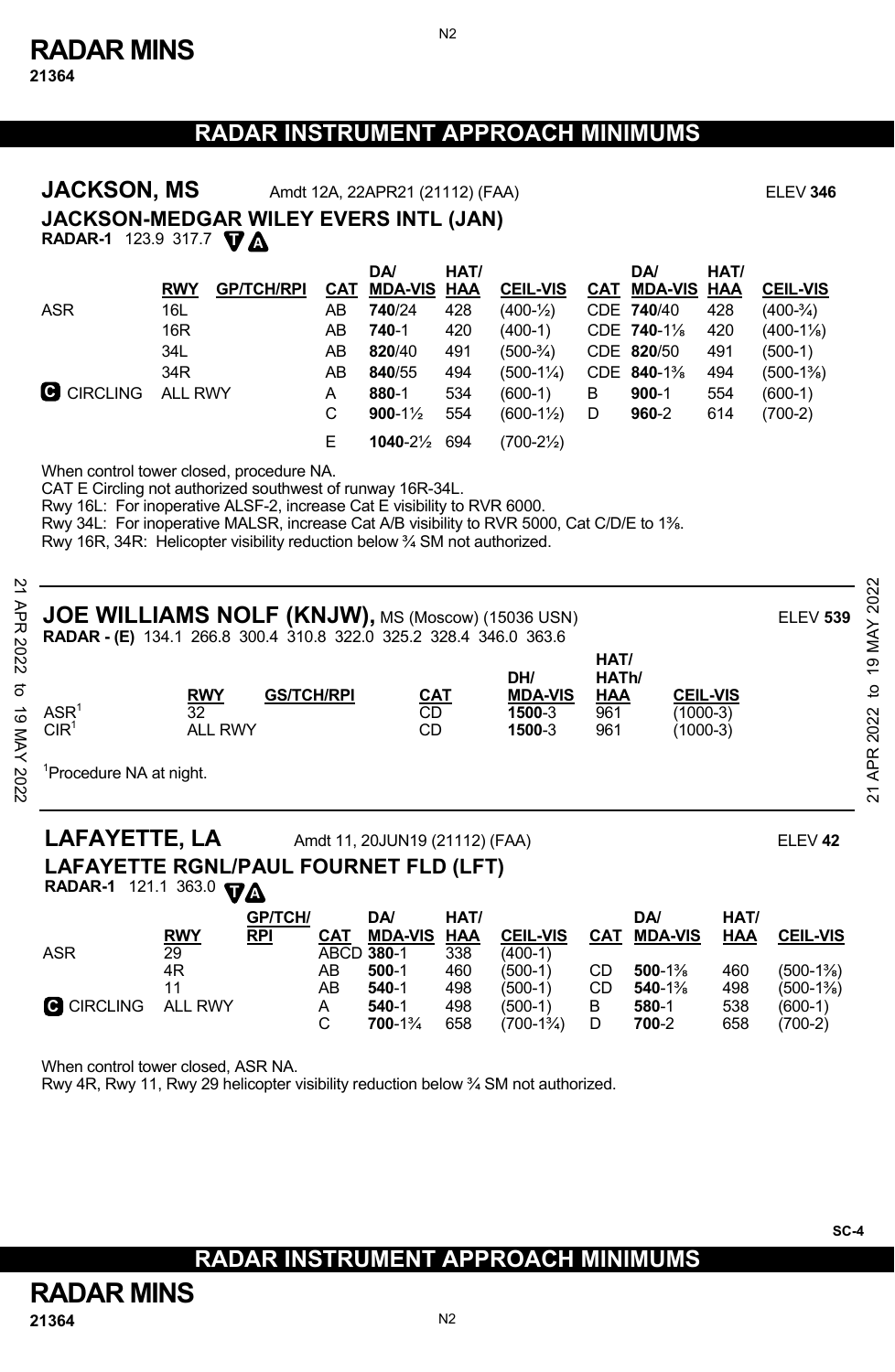N3

|                  | LAKE CHARLES, LA                                             | Amdt 1B, 31MAY12 (14149) (FAA) | ELEV <sub>17</sub>                                          |                                  |                                             |     |                                                         |                           |                                              |  |  |  |
|------------------|--------------------------------------------------------------|--------------------------------|-------------------------------------------------------------|----------------------------------|---------------------------------------------|-----|---------------------------------------------------------|---------------------------|----------------------------------------------|--|--|--|
|                  | <b>CHENNAULT INTL (CWF)</b><br>RADAR-1 119.8 282.3 <b>VA</b> |                                |                                                             |                                  |                                             |     |                                                         |                           |                                              |  |  |  |
| <b>ASR</b>       | <b>RWY GP/TCH/RPI</b><br>33<br>15                            | CAT<br>AB<br>AB                | <b>DA</b><br><b>MDA-VIS</b><br>580-1<br>$620 - \frac{3}{4}$ | HAT/<br><u>HAA</u><br>564<br>606 | <b>CEIL-VIS</b><br>$(600-1)$<br>$(700-3/4)$ | CAT | <b>DA</b><br><b>MDA-VIS</b><br>CDE 580-1%<br>CDE 620-1% | HAT/<br>HAA<br>564<br>606 | <b>CEIL-VIS</b><br>$(600-1\%)$<br>$(700-1%)$ |  |  |  |
| CIRCLING ALL RWY |                                                              | AB                             | 640-1                                                       | 623                              | $(700-1)$                                   | С   | $640 - 1\%$                                             | 623                       | $(700-1\%)$                                  |  |  |  |

D **640**-2 623 (700-2) E **880**-3 863 (900-3)

When local altimeter setting not received, use Lake Charles Rgnl altimeter setting and increase all MDA 20 feet.

For inoperative MALSR, increase ASR 15 CATs A/B visibility to 1 and CATs C/D/E to 1<sup>3</sup>/<sub>4</sub>.

Rwy 15: visibility reduction by helicopters NA.

Procedure not available when Lake Charles approach control closed.

## **LAKE CHARLES, LA** Amdt 5D, 05NOV20 (20310) (FAA) ELEV **<sup>15</sup>**

**LAKE CHARLES RGNL (LCH)** 

| RADAR-1 119.35 353.75 $\nabla \Delta$ |  |  |  |  |
|---------------------------------------|--|--|--|--|
|---------------------------------------|--|--|--|--|

|      | <b>RADAR-1</b> 119.35 353.75 $\nabla \Delta$ |                                    |       |                     |      |                        |    |                      |      |                 | 2022   |
|------|----------------------------------------------|------------------------------------|-------|---------------------|------|------------------------|----|----------------------|------|-----------------|--------|
| 굲    |                                              |                                    |       | DA/                 | HAT/ |                        |    | <b>DA</b>            | HAT/ |                 |        |
|      |                                              | <b>GP/TCH/RPI</b><br><b>RWY</b>    | CAT   | <b>MDA-VIS</b>      | HAA  | <b>CEIL-VIS CAT</b>    |    | <b>MDA-VIS HAA</b>   |      | <b>CEIL-VIS</b> |        |
| 2022 | <b>ASR</b>                                   | 33                                 | ABC . | $380 - \frac{3}{4}$ | 369  | (400-¾)                | D  | $380 - 1\frac{1}{4}$ | 369  | (400-1¼)        | MAY    |
|      |                                              | 5                                  | ABC.  | $380 - 1$           | 366  | (400-1)                | D  | $380 - 1\frac{1}{4}$ | 366  | (400-1¼)        | e,     |
|      |                                              | 15                                 | AB    | 440/24              | 428  | (500-½)                |    | 440/40               | 428  | (500-¾)         | ₫      |
|      |                                              |                                    | D     | 440/50              | 428  | (500-1)                |    |                      |      |                 |        |
| ಕ    |                                              | 23                                 | AB    | 440-1               | 425  | (500-1)                | CD | 440-1%               | 425  | $(500-1\%)$     | 022    |
|      |                                              |                                    |       |                     |      |                        |    |                      |      |                 | $\sim$ |
|      | C CIRCLING                                   | <b>ALL RWY</b>                     | A     | 440-1               | 425  | (500-1)                | в  | 480-1                | 465  | (500-1)         | ≃      |
|      |                                              |                                    | C     | 580-1½              | 565  | $(600-1\frac{1}{2})$ D |    | 680-2                | 665  | $(700-2)$       | ą      |
| 2022 |                                              | When control tower closed, ASR NA. |       |                     |      |                        |    |                      |      |                 | ম      |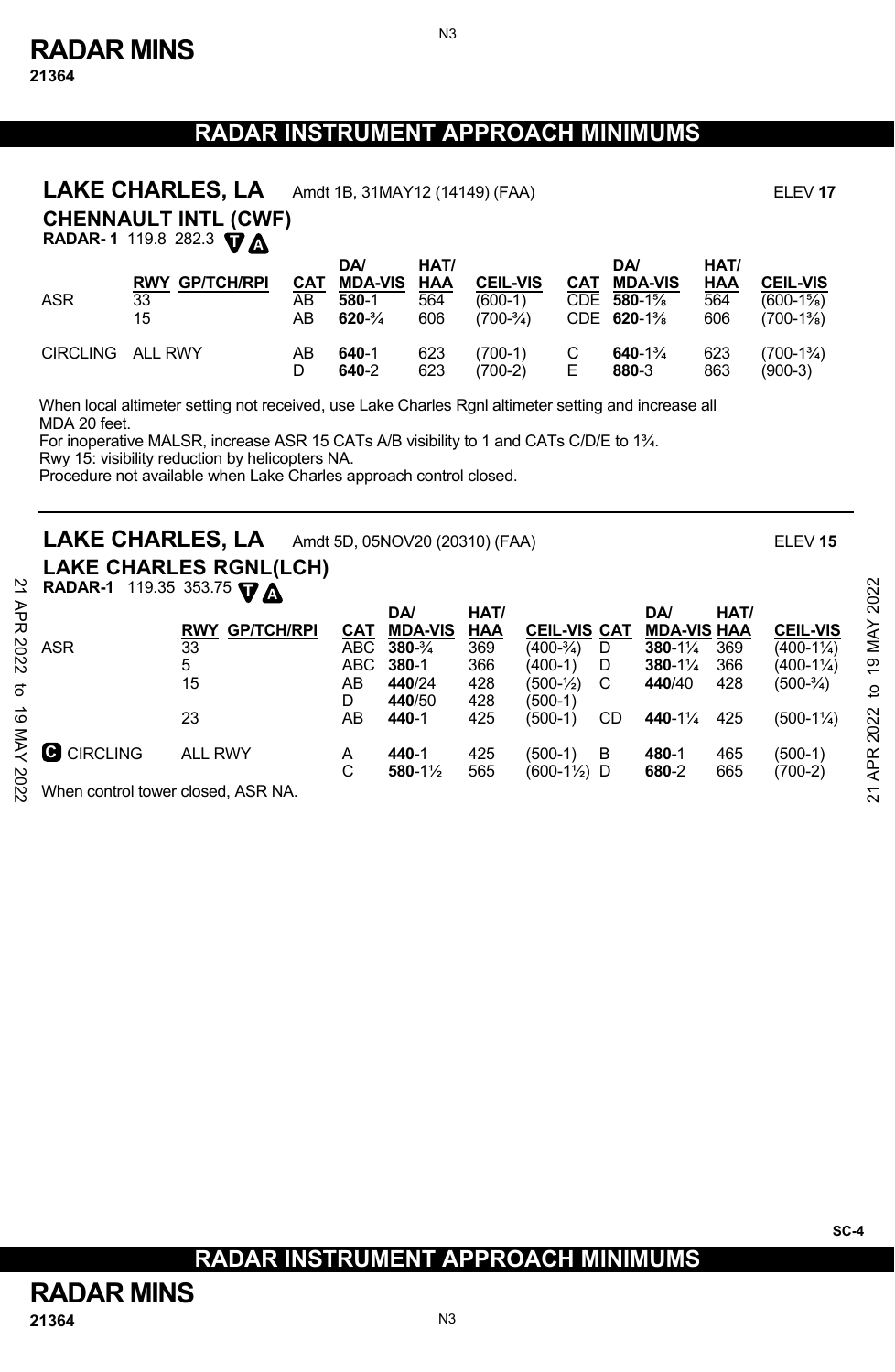N4

#### **MERIDIAN NAS (MC CAIN FIELD) (KNMM),** Meridian, MS Amdt 4

**T** 04NOV21 (21308) (USN) ELEV **316 RADAR - (E)** 134.1 235.625 236.825 244.875 256.875 266.8 310.8 323.225 328.4

|             | PAR <sup>1</sup>        | <b>RWY</b><br>19L<br>$1L^2$<br>1R<br>19R    | <b>GS/TCH/RPI</b><br>$3.0^{\circ}/45/1055$<br>3.0°/50/1079<br>$3.0^{\circ}/36/839$<br>3.0°/50/1180 | CAT<br><b>ABCDE</b><br><b>ABCDE</b><br><b>ABCDE</b><br><b>ABCDE</b> | DH/<br><b>MDA-VIS</b><br>$416 - \frac{1}{2}$<br>$454 - 1/2$<br>470-3/4<br>494-3/4 | HAI/<br>HATh/<br><b>HAA</b><br>100<br>200<br>200<br>200 | <b>CEIL-VIS</b><br>$(100 - \frac{1}{2})$<br>$(200 - \frac{1}{2})$<br>$(200-3/4)$<br>$(200-3/4)$ |                |
|-------------|-------------------------|---------------------------------------------|----------------------------------------------------------------------------------------------------|---------------------------------------------------------------------|-----------------------------------------------------------------------------------|---------------------------------------------------------|-------------------------------------------------------------------------------------------------|----------------|
|             | PAR W/O GS <sup>1</sup> | $19R^{12}$<br>$1R^{11}$<br>19L <sup>3</sup> |                                                                                                    | <b>ABCDE</b><br><b>ABCDE</b><br>AB                                  | $640 - 1$<br>$640 - 1$<br>740-%                                                   | 346<br>370<br>424                                       | $(400-1)$<br>$(400-1)$<br>$(500 - \frac{5}{8})$                                                 |                |
|             |                         | $1L^{411}$                                  |                                                                                                    | <b>CDE</b><br>AB<br>CDE                                             | 740-3/4<br>760-%<br>760-1                                                         | 424<br>506<br>506                                       | $(500-3/4)$<br>$(500 - \frac{5}{8})$<br>$(500-1)$                                               |                |
|             | $ASR^9$                 | $28^8$<br>$1R^6$                            |                                                                                                    | <b>ABCDE</b><br>AB<br><b>CDE</b>                                    | 680-1<br>700-1<br>700-11/4                                                        | 375<br>430<br>430                                       | $(400-1)$<br>$(400-1)$<br>$(400-1\frac{1}{4})$                                                  |                |
|             |                         | $1L^{45}$                                   |                                                                                                    | AB<br><b>CDE</b>                                                    | 760-%<br>760-1                                                                    | 506<br>506                                              | $(500 - \frac{5}{8})$<br>$(500-1)$                                                              | 2022           |
| APR 2022    |                         | 19L <sup>4</sup><br>$19R^7$                 |                                                                                                    | AB<br><b>CDE</b><br>AB                                              | $800 - \%$<br>$800 - 1$<br>740-1                                                  | 484<br>484<br>446                                       | $(500 - \frac{5}{8})$<br>$(500-1)$<br>$(500-1)$                                                 | 19 MAY         |
| ಕ           |                         | $10^{10}$                                   |                                                                                                    | <b>CDE</b><br>AB                                                    | 740-1%<br>740-1                                                                   | 446<br>436                                              | $(500-1\%)$<br>$(500-1)$                                                                        | $\overline{a}$ |
|             |                         |                                             |                                                                                                    | <b>CDE</b>                                                          | 740-11/4                                                                          | 436                                                     | $(500-1\frac{1}{4})$                                                                            | 2022           |
| 2202 AVM 61 | <b>CIR</b>              | All Rwy                                     |                                                                                                    | AB<br>C<br>D                                                        | $840 - 1$<br>840-1½<br>880-2                                                      | 524<br>524<br>564                                       | $(600-1)$<br>$(600-1\frac{1}{2})$<br>$(600-2)$                                                  | APR.<br>21     |
|             |                         |                                             |                                                                                                    | E                                                                   | 1080-2%                                                                           | 764                                                     | $(800-2\frac{3}{4})$                                                                            |                |

<sup>1</sup>No-NOTAM MP sked: PAR 1300-1700Z++ Tue. PAR and PAR W/O GS apch not avbl dur this time.<br><sup>2</sup>Mbon ALS incn increase CAT ARCDE vis to 3<sup>/</sup> milo

When ALS inop, increase CAT ABCDE vis to 34 mile.

<sup>3</sup>When ALS inop, increase CAT AB vis to 1 mile, CAT CDE to 11/4 miles.

<sup>4</sup>When ALS inop, increase CAT AB to vis 1 mile, CAT CDE to 1% miles.<br><sup>5</sup>Step Down at 2.5 NM from thid. 1020 min

<sup>5</sup>Step Down at 2.5 NM from thld, 1020 min.

6 Step Down at 3 NM from thld, 1080 min.

<sup>7</sup>Step Down at 2 NM from thld, 880 min.

<sup>8</sup>Step Down at 2 NM from thld, 980 min.

<sup>9</sup>No-NOTAM MP sked: DASR 11 1300-1700Z++ Tue. No ASR apch dur this time.<br><sup>10</sup>Step Down at 3 NM from thld, 1220 min.

<sup>11</sup>Step Down at 3 NM from thld, 1140 min.

<sup>12</sup>Step Down at 2 NM from thld, 860 min.

# **RADAR INSTRUMENT APPROACH MINIMUMS**

**H**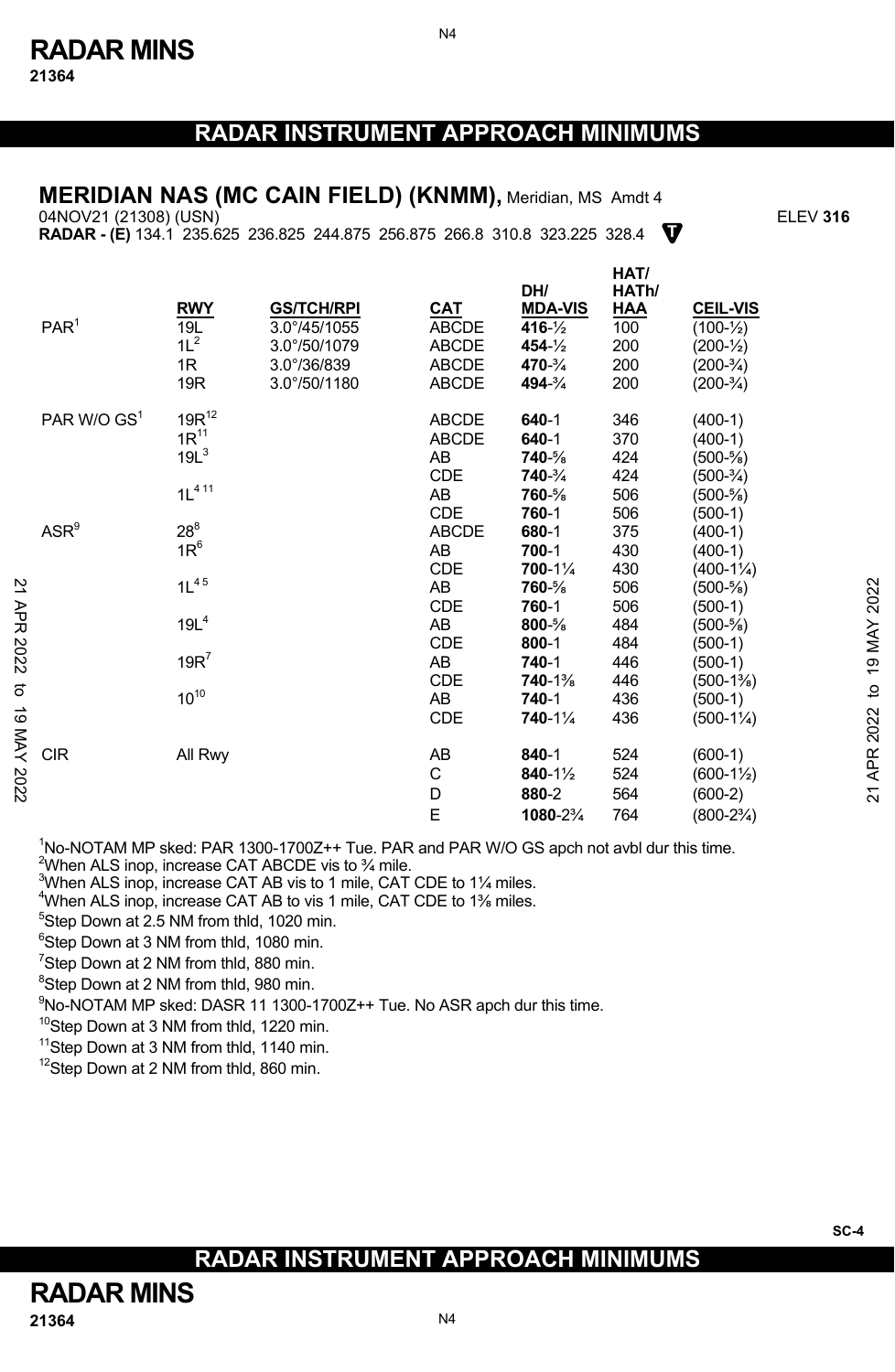**21364** 

# **RADAR INSTRUMENT APPROACH MINIMUMS**

N5

| <b>MONROE, LA</b><br>Amdt 7B, 08OCT20 (20282) (FAA)<br>ELEV <sub>79</sub><br><b>MONROE RGNL (MLU)</b><br>RADAR-1 118.15 290.475 TA |                       |                       |          |                                                        |                           |                                               |                 |                                                |                                  |                                         |
|------------------------------------------------------------------------------------------------------------------------------------|-----------------------|-----------------------|----------|--------------------------------------------------------|---------------------------|-----------------------------------------------|-----------------|------------------------------------------------|----------------------------------|-----------------------------------------|
| <b>ASR</b>                                                                                                                         | <b>RWY</b><br>4<br>22 | <b>GP/TCH/RPI CAT</b> | AВ<br>AB | DA/<br><b>MDA-VIS</b><br>560/40<br>$560 - \frac{3}{4}$ | HAT/<br>HAA<br>484<br>485 | <b>CEIL-VIS</b><br>$(500-3/4)$<br>$(500-3/4)$ | CAT<br>CD<br>CD | <b>DA</b><br><b>MDA-VIS</b><br>560/50<br>560-1 | HAT/<br><u>HAA</u><br>484<br>485 | <b>CEIL-VIS</b><br>$(500-1)$<br>(500-1) |
| C CIRCLING ALL RWY                                                                                                                 |                       |                       | AB<br>D  | 580-1%<br>1160-3                                       | 501<br>1081               | $(600-1\frac{1}{4})$<br>$(1100-3)$            | C               | 740-1%                                         | 661                              | $(700-1\%)$                             |

When control tower closed, ASR NA.

Circling Rwy 14 NA at night.<br>For inop ALS: increase S-4 Cat A/B visibility to RVR 5500, Cat C/D visibility to 1 ⅔ SM. Increase S-22 Cat A/B<br>visibility to 1 SM and Cat C/D visibility to 1 ⅔ SM.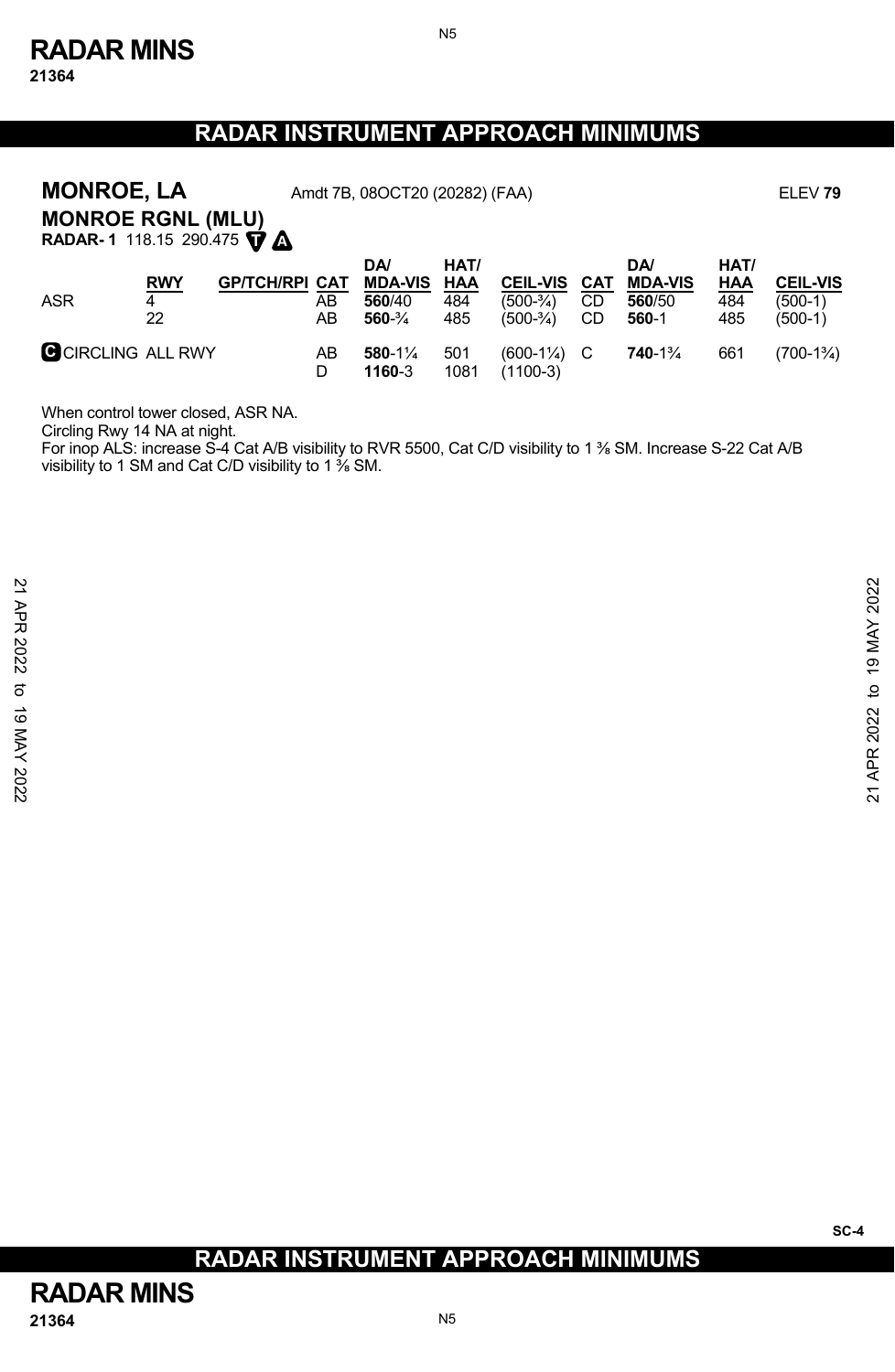N6

#### **NEW ORLEANS NAS JRB (ALVIN CALLENDER FLD) (KNBG),**

**RADAR<sup>1</sup> - (E)** 125.95 126.55 225.5 254.4 269.025 288.25 299.2 353.65 **V** New Orleans, LA Amdt 5 30DEC21 (21364) (USN) ELEV **2**

|           |                                                                                                                                                                                                                |                        | <b>GS/TCH/RPI</b>    |                            | DH/<br><b>MDA-VIS</b> | HAT/<br>HATh/     | <b>CEIL-VIS</b>                   |                    |
|-----------|----------------------------------------------------------------------------------------------------------------------------------------------------------------------------------------------------------------|------------------------|----------------------|----------------------------|-----------------------|-------------------|-----------------------------------|--------------------|
|           | <b>PAR</b>                                                                                                                                                                                                     | <b>RWY</b><br>$4^2$    | $3.0^{\circ}/49/927$ | <u>CAT</u><br><b>ABCDE</b> | $98-1/4$              | <b>HAA</b><br>100 | $(100 - \frac{1}{4})$             |                    |
|           |                                                                                                                                                                                                                | $22^{310}$             | $3.0^{\circ}/41/815$ | <b>ABCDE</b>               | $200 - \frac{1}{2}$   | 200               | $(200-1/2)$                       |                    |
|           | PAR W/O GS                                                                                                                                                                                                     | 4 <sup>4</sup>         |                      | AB                         | 420-%                 | 422               | $(500 - \frac{5}{8})$             |                    |
|           |                                                                                                                                                                                                                |                        |                      | <b>CDE</b>                 | $420 - \frac{3}{4}$   | 422               | $(500-3/4)$                       |                    |
|           |                                                                                                                                                                                                                | $22^{5}$ <sup>12</sup> |                      | ABCDE                      | $360 - \%$            | 360               | $(400-5/8)$                       |                    |
|           | <b>ASR</b>                                                                                                                                                                                                     | $4^{79}$               |                      | AB                         | $600 - \frac{1}{2}$   | 602               | $(600-1/2)$                       |                    |
|           |                                                                                                                                                                                                                |                        |                      | CDE                        | $600 - 1\%$           | 602               | $(600-1\%)$                       |                    |
|           |                                                                                                                                                                                                                | $22^{611}$             |                      | AB                         | $580 - \frac{1}{2}$   | 580               | $(600-1/2)$                       |                    |
|           |                                                                                                                                                                                                                |                        |                      | <b>CDE</b>                 | $580 - 1\frac{1}{4}$  | 580               | $(600-1\frac{1}{4})$              |                    |
|           |                                                                                                                                                                                                                | $32^{89}$              |                      | AB                         | $520 - \frac{3}{4}$   | 518               | $(600-3/4)$                       |                    |
|           |                                                                                                                                                                                                                |                        |                      | <b>CDE</b>                 | $520 - 1\%$           | 518               | $(600-1\frac{1}{4})$              |                    |
|           | CIR <sup>9</sup>                                                                                                                                                                                               |                        |                      |                            |                       |                   |                                   |                    |
|           |                                                                                                                                                                                                                | Rwy 04/22/32           |                      | AB<br>С                    | 640-1<br>640-1%       | 638<br>638        | $(700-1)$<br>$(700-1\frac{3}{4})$ |                    |
|           |                                                                                                                                                                                                                |                        |                      | D                          | 640-2                 | 638               | $(700-2)$                         | 2022               |
| 21 APR    |                                                                                                                                                                                                                |                        |                      | E                          | 640-21/4              | 638               | $(700-2\frac{1}{4})$              |                    |
|           |                                                                                                                                                                                                                |                        |                      |                            |                       |                   |                                   | MAY                |
| 2022<br>ಕ | NOTE: Rwy 32: Multiple trees 43' AGL/40' MSL, 1300' prior thid.<br>No-NOTAM preventive maint Mon 1300-1800Z++.<br><sup>2</sup> When ALS inop, increase CAT ABCDE vis to 1/2 mile.                              |                        |                      |                            |                       |                   |                                   | $\frac{9}{2}$<br>đ |
| ಠ         | <sup>3</sup> When ALS inop, increase CAT ABCDE vis to <sup>3</sup> / <sub>4</sub> mile.<br><sup>4</sup> When ALS inop, increase CAT AB vis to 1 mile, CAT CDE vis to 11/4 miles.                               |                        |                      |                            |                       |                   |                                   |                    |
|           | <sup>5</sup> When ALS inop, increase CAT ABCDE vis to 1 mile.                                                                                                                                                  |                        |                      |                            |                       |                   |                                   | 2022               |
| XAN       | <sup>6</sup> When ALS inop, increase CAT AB vis to 1 mile, CAT CDE vis to 1% miles.                                                                                                                            |                        |                      |                            |                       |                   |                                   |                    |
|           | <sup>7</sup> When ALS inop, increase CAT AB vis to 1 mile, CAT CDE vis to 1 <sup>3</sup> /4 miles.                                                                                                             |                        |                      |                            |                       |                   |                                   | <b>APR</b>         |
| 202<br>N  | "When ALS inop, increase CAT AB vis to 1 mile, CAT CDE vis to 1% miles.<br>$9$ $0.1$ $\Gamma$ $5$ $5$ $\mu$ <sup>3</sup> $\mu$ $\lambda$ $\mu$ $\lambda$ $\mu$ $\lambda$ $\mu$ $\lambda$ $\mu$ $\lambda$ $\mu$ |                        |                      |                            |                       |                   |                                   | $\overline{z}$     |
|           |                                                                                                                                                                                                                |                        |                      |                            |                       |                   |                                   |                    |

<sup>9</sup>CAT E circling NA NW of Rwy 4-22.

<sup>10</sup>CAUTION: TCH (41') is less than min TCH (45') for Height Group.<br><sup>11</sup>Step Down Fix at 3 NM from thld, 1000 min.<br><sup>12</sup>Step Down Fix at 2 NM from RPI, 660 min.